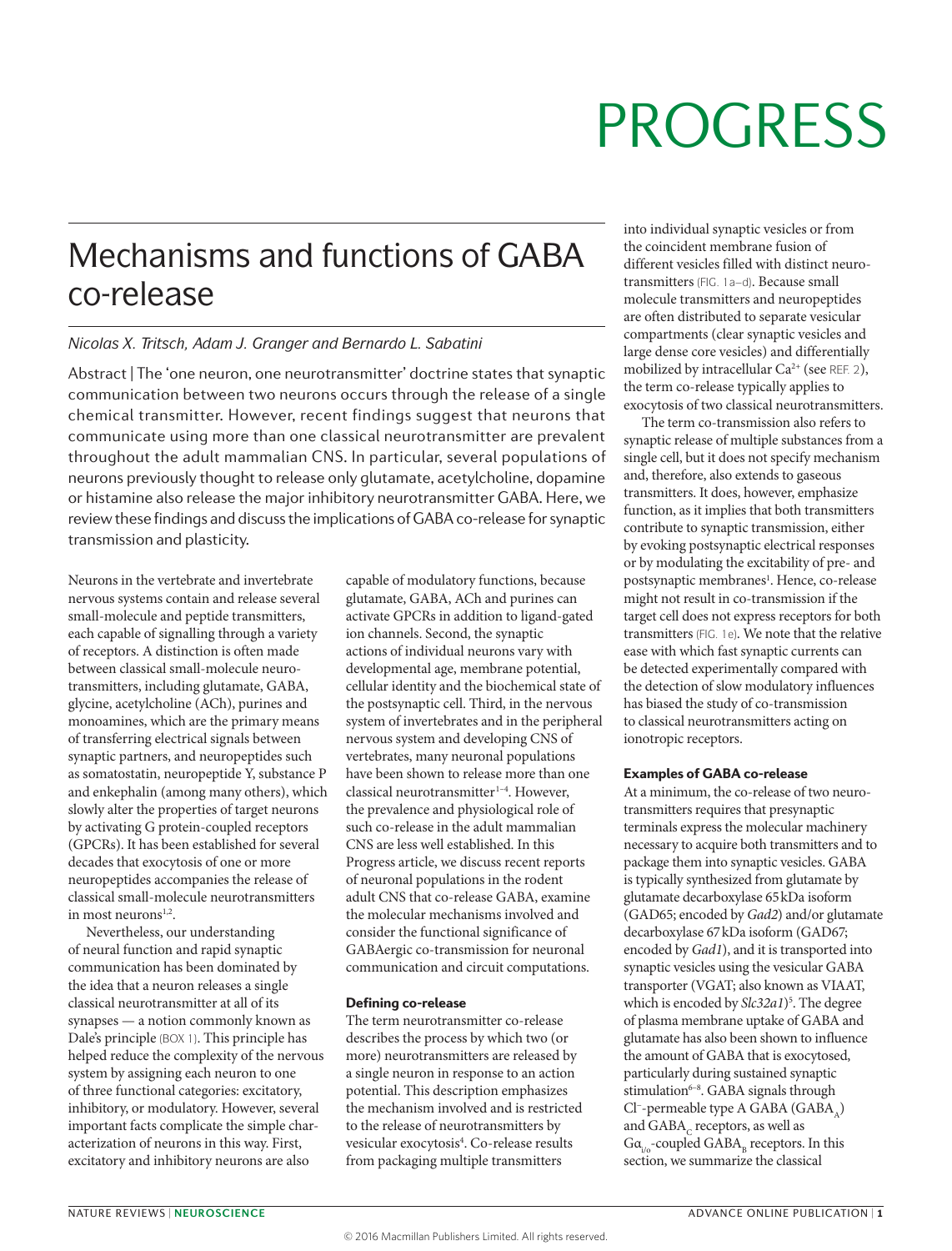### Box 1 | **In defence of Sir Henry Dale**

In the early 1900s, Otto Loewi (1873–1961) observed that stimulation of frog parasympathetic and sympathetic nerves evoked the release of substances that inhibited or accelerated heart rate, respectively. Henry Dale (1875–1968) subsequently helped identify the released transmitters acetylcholine and noradrenaline — and coined the terms 'cholinergic' and 'adrenergic' to describe nervous systems that liberated these molecules. These findings, which earned Loewi and Dale the 1936 Nobel Prize in Physiology or Medicine, established the chemical basis of neurotransmission and fostered the concept that neurons have distinct chemical identities that specify their function. Dale is often cited for proposing that each neuron releases a single classical transmitter — a rule that is increasingly proving not to hold. However, in his defence, Dale recognized the possibility that nerves release more than one molecule and never explicitly formulated or embraced the principle that has become synonymous with his name<sup>70</sup>. In fact, the phrase 'Dale's principle' was introduced by John Eccles (1903–1997) in 1954 in reference to Dale's hypothesis that neurons release the same transmitter (or set of transmitters) across all of their synapses. Interestingly, recent work $10,38,71$  suggests that this may not be universally true.

neurotransmitter systems in which the co-release of GABA has been observed in the adult mammalian CNS and discuss the molecular and cellular mechanisms involved in each example.

*Glycine–GABA.* Functional co-release of GABA and glycine in the adult CNS was first reported in the late 1990s and has since been extensively documented in several neuronal populations in the spinal cord, brainstem and cerebellum (reviewed in REF. 4). Glycine and GABA are released from the same synaptic vesicles, as both neurotransmitters utilize VGAT for packaging into synaptic vesicles<sup>5</sup> (FIG. 1a). The relative contribution of each of these transmitters to neurotransmission at individual synapses varies with the local presynaptic concentration of GABA and glycine and with the density and composition of postsynaptic receptors $8-10$ .

*Glutamate–GABA.* Classically, it is thought that glutamate and GABA are released from distinct sets of excitatory and inhibitory neurons in the adult CNS. However, despite the opposing functions of these neurotransmitters, two recent reports describe the co-release of glutamate and GABA from individual CNS axons. Neurons in the ventral tegmental area (VTA) and entopeduncular nucleus (EP) were recently shown to release both glutamate and GABA onto neurons in the lateral habenula (LHb)11,12. Activation of fibres from VTA most frequently resulted in short latency suppression of firing in LHb neurons. By contrast, stimulation of EP inputs reliably evoked spiking in LHb neurons, reflecting a predominantly excitatory mode of action. Interestingly, the ratio of GABAergic to glutamatergic signalling from EP is decreased in animal models of depression and is increased in response to treatment

with the antidepressant citalopram $11$ . These findings add to a growing literature implicating LHb dysfunction in major depressive disorders<sup>13</sup> and suggest that changes in glutamate–GABA co-release within the LHb might be a therapeutic target for these illnesses.

Most axons from EP and VTA that terminate in LHb co-express vesicular transporters for GABA and glutamate<sup>11,12</sup>, indicating that individual synapses are capable of packaging and releasing both transmitters. Quantal synaptic events with biphasic waveforms have occasionally been observed<sup>11</sup>, providing compelling functional evidence that GABA and glutamate are co-packaged at some release sites in LHb (FIG. 1b). However, it is difficult to experimentally exclude the possibility that there are also intermingled synaptic vesicles preferentially enriched with one or the other transmitter (FIG. 1c). Interestingly, individual mesohabenular boutons establish symmetric and asymmetric postsynaptic contacts enriched in GABA, and glutamate receptors, respectively, which is suggestive of a postsynaptic division of labour<sup>12</sup>. The finding that multiple synaptic inputs into this small brain area share the peculiar property of releasing both GABA and glutamate suggests that co-release may confer a specific function on this region.

*ACh–GABA.* Cholinergic neurons in the CNS have long been suspected of co-releasing GABA, on the basis of extensive co-expression of GABAergic and cholinergic markers in many vertebrate species<sup>14</sup>. Unambiguous functional evidence of co-release was found in an elegant study of the mouse retina that demonstrated, using paired whole-cell recordings, that monosynaptic GABAergic and cholinergic transmission occurs

from starburst amacrine cells (SACs) onto direction-sensitive retinal ganglion cells (DSGCs)15. Interestingly, this study revealed that vesicular release of GABA and ACh is differentially regulated by intracellular  $Ca^{2+}$  and is spatially uncoupled; ACh transmission is reliably evoked in all SAC–DSGC pairs whereas GABA release occurs preferentially in response to visual stimuli moving in one particular direction and is significantly biased to one half of the radial dendritic tree of a DSGC<sup>15</sup>. The spatial bias emerges from the asymmetric development of SAC GABAergic synapses onto DSGCs<sup>16,17</sup>. These data strongly suggest that SACs package GABA and ACh into distinct populations of synaptic vesicles that distribute to non-overlapping or partially-overlapping presynaptic terminals (FIG. 1d).

More recently, functional evidence of co-release of GABA and ACh has been found in the cortex of mice, which receives most of its cholinergic input from basal forebrain projection neurons. Optogenetic activation of cholinergic fibres in general<sup>18</sup>, or of cholinergic fibres originating in globus pallidus specifically<sup>19</sup>, evoked postsynaptic responses in inhibitory cortical interneurons mediated by both GABA, and nicotinic ACh receptors. The short onset latency and pharmacological properties of GABAergic currents suggest that cholinergic fibres directly release GABA. As in the retina, cortical ACh–GABA co-release seems to occur through separate populations of synaptic vesicles because individual cortical interneurons often exhibited responses to only one transmitter, and labelling of cholinergic presynaptic terminals from the globus pallidus showed spatial segregation of vesicular transporters for GABA and ACh<sup>18,19</sup>. However, further research is required to determine the precise presynaptic mechanism and postsynaptic targets of ACh–GABA co-release in cortex.

*Dopamine–GABA.* Dopamine is synthesized from tyrosine by the enzymes tyrosine hydroxylase (TH) and aromatic-L-aminoacid decarboxylase (AADC) and is loaded into synaptic vesicles via the vesicular monoamine transporter 2 (VMAT2; encoded by *Slc18a2*). The identification of neurons capable of releasing dopamine has historically been carried out by labelling TH in neurons and, more recently, by using mice expressing transgenes under the control of the TH promoter. These approaches revealed that a surprisingly high number of TH-expressing cells also express GADs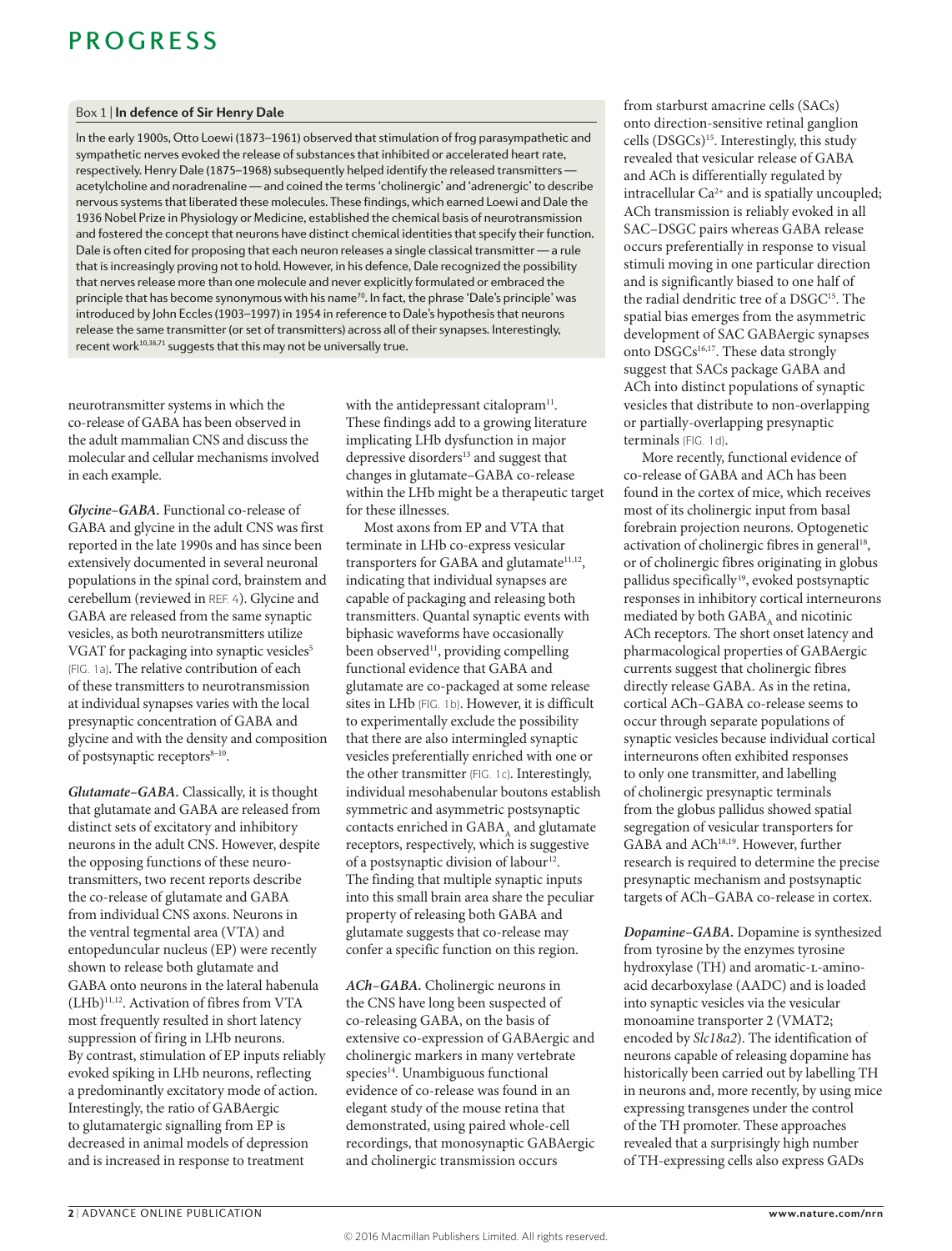and might therefore co-release GABA20. However, careful analyses revealed that low levels of TH mRNA are transcribed in many neurons during development and in adulthood without generating detectable amounts of TH protein or dopamine, and that several populations of TH-expressing neurons in the cortex, striatum, hypothalamus and midbrain lack expression of AADC and VMAT2 and the ability to release dopamine<sup>20-23</sup>. Therefore, care should be taken when determining the neurochemical identity of a cell and identifying neuronal candidates for co-release in the adult brain. This is important in all optogenetic studies, as nonspecific opsin expression in even a small number of off-target cells could yield results that may easily be misconstrued as reflecting co-release from one population of neurons<sup>24</sup>.

Nevertheless, functional evidence of co-release of dopamine and GABA has been found in several brain areas. The olfactory bulb and retina contain populations of cells that express GADs, TH, VGAT and VMAT2. Depolarization of these neurons results in the release of both transmitters from small clear vesicles in a  $Ca^{2+}$ -dependent fashion<sup>25-28</sup>. Interestingly, quantal release of dopamine and GABA is mostly asynchronous — the release of dopamine outlasts GABA exocytosis by several  $seconds<sup>26,27</sup>$  — suggesting that packaging into largely non-overlapping synaptic vesicles occurs (FIG. 1c).

We recently reported that dopamine-containing neurons in the VTA and substantia nigra pars compacta (SNc) monosynaptically inhibit spiny projection neurons (SPNs) in the striatum through Ca2+-dependent release of a GABA, receptor agonist<sup>29,30</sup>. Dopamine does not gate Cl− conductances in striatal neurons<sup>29,31</sup>, and several lines of evidence instead suggest that GABA is the released transmitter<sup>30</sup>. However, whereas GABA synthetic enzymes have been observed in a small fraction of SNc and VTA neurons in the rat<sup>32</sup>, striatum-projecting dopaminergic neurons in mice do not contain detectable levels of GAD65, GAD67 or VGAT mRNA or protein<sup>23,29,30,33</sup>, which raises the question of how SNc and VTA neurons acquire and package GABA for exocytosis. Our studies revealed that VMAT2 is necessary for GABAergic transmission from nigrostriatal afferents and restores vesicular release of GABA when re-expressed in GABAergic neurons from which VGAT had been knocked out<sup>29</sup>. VMAT2 shows homology to a large family of transporters that expel



Figure 1 | **Distinct cellular and molecular mechanisms of co‑transmission.** There are several pos‑ sible mechanisms by which co-transmission of two neurotransmitters might occur, each offering distinct functionality and plasticity. Unfortunately, these mechanisms can be difficult to distinguish experimentally using electrophysiological and anatomical approaches. **a** | The transmitters may be loaded into individual synaptic vesicles using a common vesicular transporter. The abundance of the transmitters in the cytosol and the affinity of the transporter for those transmitters will determine the relative content of synaptic vesicles. Such co‑packaging ensures that both transmitters are released at the same time and location, and that they are subject to similar presynaptic short-term plasticity. **b** | The transmitters may be packaged into the same vesicles using distinct vesicular transporters. The relative abundance of each co-transmitter in vesicles varies with cytosolic transmitter availability and with the expression levels of the vesicular transporters. Unless all vesicles express both transporters, this type of co‑packaging probably occurs together with the co‑packaging described in part **c**. **c** | The transmitters may be packaged into separate vesicles that are found within individual presynaptic boutons. Although both transmitters would be exocytosed from the same presynaptic bouton, their release could be modulated independently over short and long timescales, depending on transmitter abundances, synaptic vesicle release probability and the rate of synaptic vesicle recycling and loading for each transmitter. **d** | The transmitters may be packaged into separate vesicles that distribute to distinct presynaptic release sites. Physical separation would allow the presynaptic release of both transmitters to be modulated separately and the targeting of each transmitter to different postsynaptic compartments. For example, glutamate release may target dendritic spines while GABA is exocytosed onto dendritic shafts. **e** | An example of transmitter co‑release that does not result in synaptic co-transmission is depicted, in which postsynaptic membranes (neuron A and neuron B) express receptors for only one of the two transmitters. This mechanism enables presynaptic neurons to broadcast a signal that is differentially interpreted by distinct neuronal elements.

chemicals from cells, and it is the most promiscuous of the vesicular neurotransmitter transporters, with over a dozen reported substrates, including methylenedioxymethamphetamine (MDMA), ethidium and rhodamine<sup>34</sup>. VMAT2 — or a molecular complex incorporating VMAT2 — may therefore transport GABA into synaptic vesicles, raising the possibility that GABA and dopamine are co-packaged in SNc and VTA axons (FIG. 1a). In agreement with this possibility, ultrastructural

studies detected GABA associated with VMAT2-containing synaptic vesicles within dopaminergic terminals<sup>35</sup>. Additional biochemical studies are needed to determine the relative affinity of GABA for VMAT2 and whether other proteins also enable VMAT2-dependent transport of GABA. The absence of such a cofactor in neurons containing dopamine and GABA in the retina and olfactory bulb could explain why co-packaging is not observed more frequently in these cells<sup>26,27</sup>.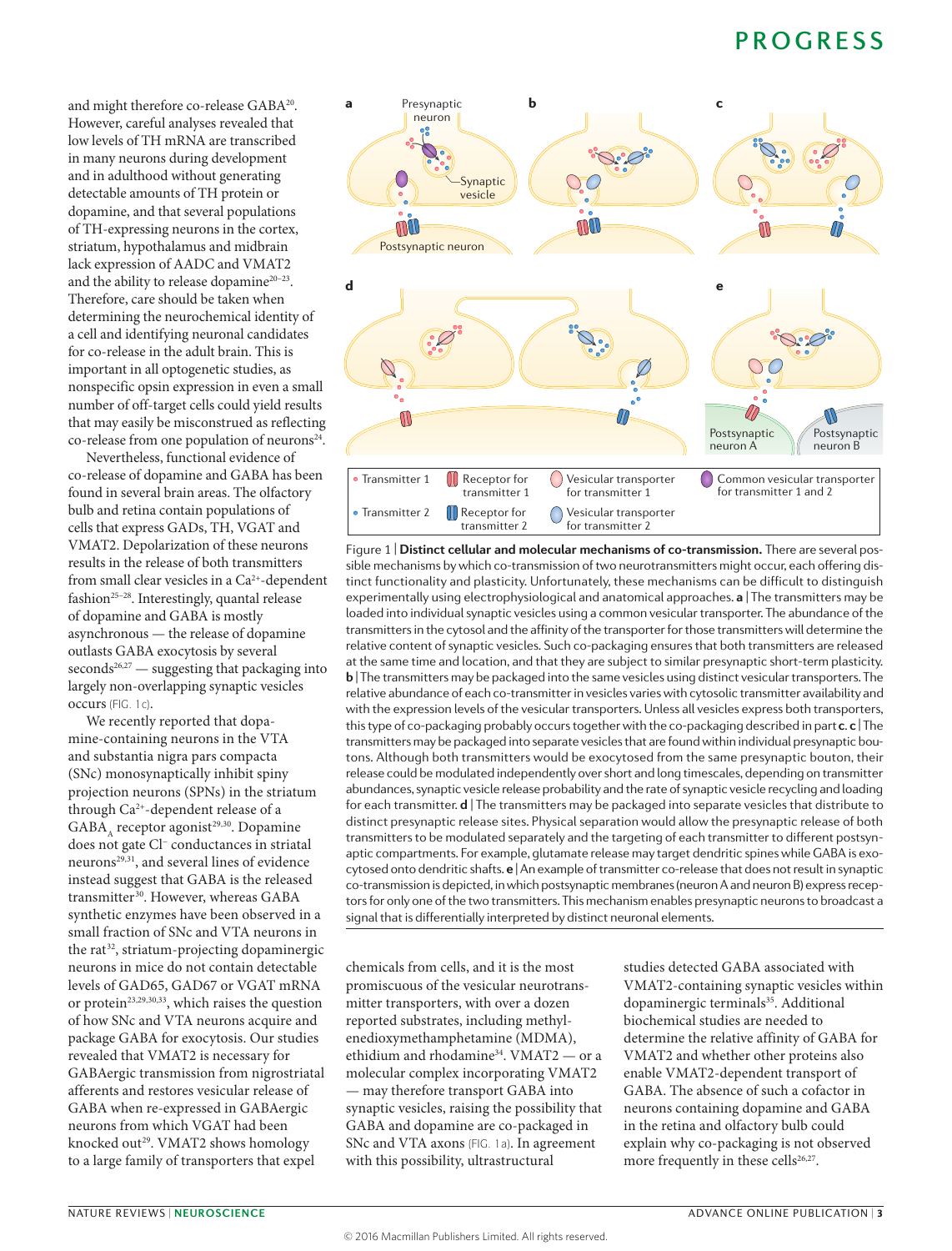Midbrain dopaminergic neurons express several genes typically found in neurons that release GABA36, including plasma membrane GABA transporters, which are involved in terminating the synaptic actions of GABA<sup>30</sup>. In mice, these transporters are also required to sustain GABAergic transmission from SNc neurons30, suggesting that reuptake is an important means of supplying GABA for exocytosis. This mechanism may allow the degree of GABAergic transmission to vary along dopaminergic axons, depending on extracellular GABA levels or the membrane distribution of the GABA transporter<sup>37</sup>. The latter may explain why striatal cholinergic neurons do not receive GABAergic co-transmission from SNc axons<sup>38</sup>, despite expressing GABA<sub>A</sub> receptors and receiving dopaminergic innervation<sup>39</sup>.

A recent study by Kim and colleagues<sup>40</sup> supports the finding that mouse midbrain dopaminergic neurons do not express GADs23,29,30,33, and it reveals a non-canonical pathway for the synthesis of GABA by aldehyde dehydrogenase 1A1 (ALDH1A1). Pharmacological inhibition, global genetic deletion, and midbrain knockdown of ALDH1A1 in mice all reduced GABA release from SNc axons by half, and the administration of GABA reuptake blockers abolished the remaining GABA release, indicating that ALDH1A1 and membrane GABA transporters both contribute to the cytosolic accumulation of GABA for exocytosis<sup>40</sup>. Interestingly, dopamine release is also dependent on both *de novo* synthesis and membrane reuptake<sup>41</sup>. In addition, the study by Kim *et al.*40 reported that prolonged incubation of acute brain slices in ethanol depresses GABA co-release from SNc axons, and that this effect requires ALDH1a1. Furthermore, during a continuous two-bottle-choice test in their home cage, mice lacking ALDH1A1 consumed more alcohol than wild-type controls, suggesting a functional role for GABA co-release in regulating behavioural responses to alcohol.

Co-release of GABA may also occur in other populations of dopaminergic neurons in the mammalian CNS, as dopaminergic nuclei A11–A14 all express GADs<sup>20</sup>. Although the presence of VMAT2 alone should render these cells capable of releasing both transmitters, they may also express VGAT. Co-expression of both vesicular transporters might allow for the presence of separate pools of vesicles enriched with each neurotransmitter. These observations support a large body of work

in several species indicating that there is substantial overlap in the expression of dopaminergic and GABAergic markers in the developing and mature nervous systems, under both physiological and pathological  $conditions<sup>42-45</sup>$ , which collectively suggest that GABA is a ubiquitous co-transmitter in dopaminergic neurons.

*Histamine–GABA.* Neurons of the tuberomammilary nucleus (TMN), which are the only source of histamine in the vertebrate CNS, exhibit a GABAergic phenotype characterized by expression of GABA, GAD67 and VGAT<sup>46,47</sup>. However, functional evidence of GABA release from these cells has remained elusive. Electrical stimulation of TMN neurons elicits inhibitory postsynaptic potentials in supraoptic nucleus neurons that are insensitive to the GABA, receptor antagonist bicuculline<sup>48</sup>, and optogenetic activation of TMN neurons fails to evoke phasic GABAergic responses locally within TMN, in preoptic nucleus target neurons or in cortical pyramidal neurons, despite evidence of histamine release in those areas<sup>47,49</sup>. This may reflect the fact that TMN axonal varicosities are not typically found closely apposed to postsynaptic structures<sup>46</sup>, preventing the efficient detection of co-released GABA. Alternatively, GABA and histamine may be packaged into distinct vesicles in TMN neurons<sup>50</sup> and released onto different targets that remain to be identified.

However, it was recently shown that GABA co-release might participate in the control of arousal and wakefulness by neurons of the TMN by ablating VGAT from these cells in mice<sup>47</sup>. Recordings from cortical and striatal neurons in slices from wild-type mice revealed a slow and sustained increase in holding current on prolonged optical stimulation of TMN axons (900 light pulses over 3 min) that was mediated by GABA, receptors. This current was dependent on transmitter release from TMN axons, was partially blocked by the inclusion of H1 and H2 histamine receptor antagonists and was not observed in slices from mice with genetic deletion of VGAT in the TMN, providing the first functional evidence that GABA may be co-released by TMN neurons. However, two caveats should be noted that prevent more definitive conclusions being drawn from this study. First, the authors did not exclude a contribution of H3 histamine receptors to the postsynaptic response to TMN stimulation; H3 histamine receptors

are widely expressed, and might contribute to the accumulation of extracellular GABA by stimulating the release of GABA from cortical interneurons or by preventing its reuptake. Second, the experiments that established the dependence of TMN stimulation-induced cortical and striatal responses on the expression of VGAT involved comparisons between two separate strains of mice, viral vectors and specificities of opsin expression. It is therefore difficult to assess whether TMN neurons were recruited to a similar extent under both conditions. In addition, the small magnitude of the induced GABAergic currents complicates the assessment of the contribution by VMAT2 to these currents as, presumably, VMAT2 does not transport GABA as efficiently as VGAT.

### Functions of GABA co‑release

GABA is a remarkably versatile neurotransmitter: it can exert excitatory, inhibitory or trophic influences, it may act either tonically or phasically, and can bind to either ionotropic or metabotropic receptors that may be localized pre- and postsynaptically. This flexibility, combined with the diversity of GABA co-transmitters, neural circuit architectures and co-release mechanisms, suggest it is unlikely that GABA co-transmission serves a single, universal function. Here, we propose some interesting possible functions of GABA co-release in synaptic transmission that we hope will stimulate further investigation. We note that in addition to the possible roles discussed below, GABA co-release might have a role in regulating the neurotransmitter cycle in the developing and diseased CNS<sup>3</sup>, the specification of neurotransmitters<sup>44,45</sup>, and the functional establishment and reorganization of synapses (see REFS 4,51–53).

*Inhibition.* A major function of GABAergic signalling is the inhibition of activity in target neurons by decreasing exocytosis, hyperpolarizing membranes and shunting depolarization<sup>54-56</sup> (FIG. 2a,b). When paired with excitatory or modulatory co-transmitters, GABA co-release may provide a faster and more targeted form of inhibition than that resulting from typical disynaptic mechanisms. For instance, in the LHb, a region lacking local interneurons, GABA co-release may balance glutamatergic excitation from EP11 and VTA12, and possibly provide a form of gain control to the LHb that in other brain areas arises from feedforward recruitment of fast-spiking interneurons.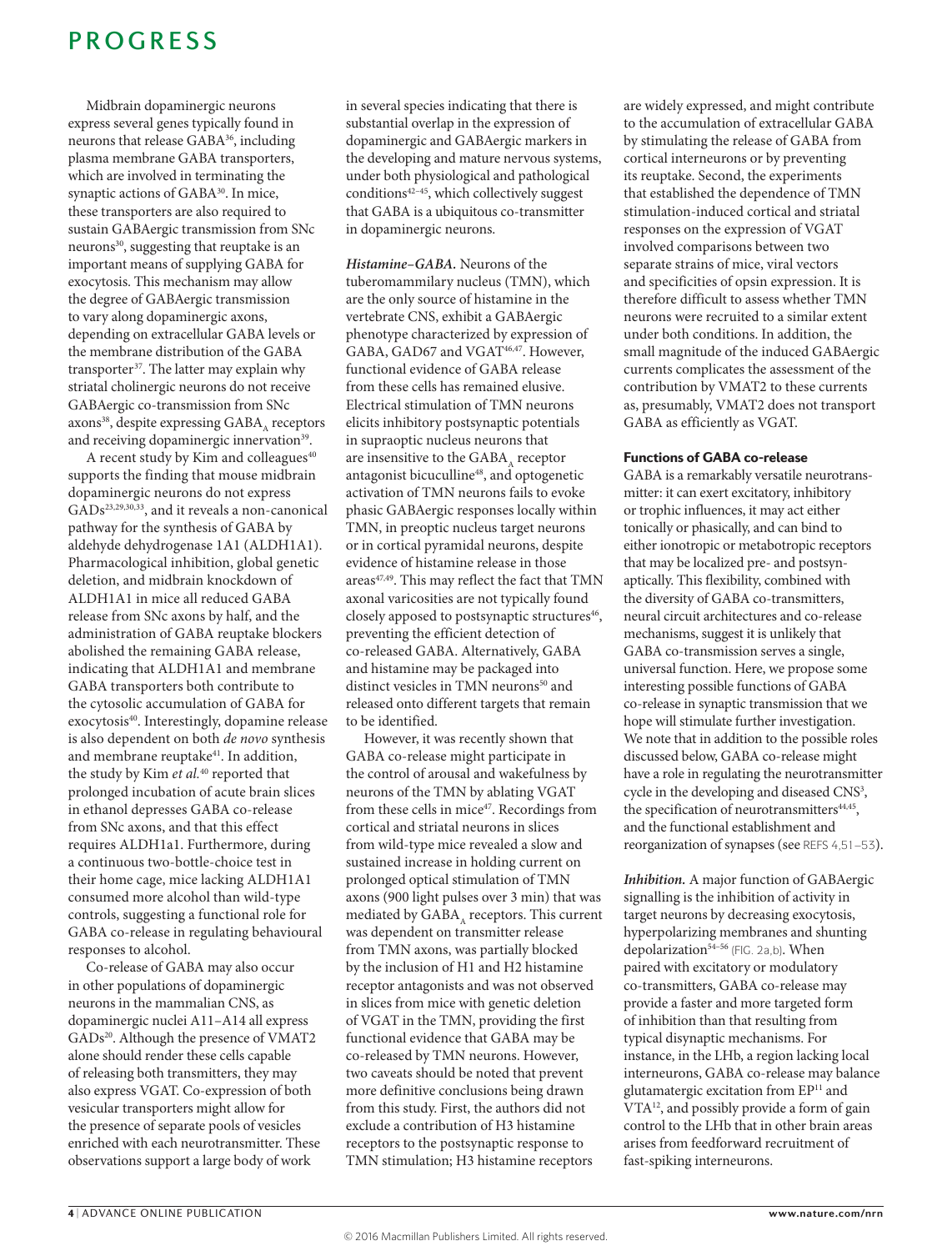

Figure 2 | **Functions of GABA co-release. a** | Once released in the synaptic cleft, GABA can signal pre- and postsynaptically, homo- and heterosynaptically and via ionotropic type A GABA (GABA) receptors and GABA<sub>c</sub> receptors and metabotropic GABA $_{\textrm{\tiny{B}}}$  receptors. Gating of GABA $_{\textrm{\tiny{A}}}$  and GABA $_{\textrm{\tiny{C}}}$ receptors shunts synaptic conductances by decreasing input resistance  $(R_1)$ . Net flow of Cl<sup>-</sup> through these receptors alters the membrane potential (V<sub>m</sub>), which affects  $Ca^{2+}$  influx through voltage-gated  $Ca^{2+}$  channels (VGCCs) and NMDA receptors (NMDARs). GABA<sub>B</sub> receptors act to inhibit presynaptic exocytosis and postsynaptic depolarization through modulation of voltage gated potassium channels (VGKCs), VGCCs and the presynaptic release machinery.  $\bm{\mathsf{b}}$  | Depending on the Cl<sup>−</sup> reversal potential (E<sub>Cl</sub>) relative to the resting V<sub>m</sub> of a neuron, GABA co-release may dampen cellular excitability by physically hyperpolarizing postsynaptic membranes (top) or by shunting synaptic depolarizations (bottom). To illustrate this, the postsynaptic potentials evoked by presynaptic release of glutamate only, GABA only and corelease of glutamate and GABA are depicted. **c** | GABA release can exert a depolarizing influence if the postsynaptic cell expresses hyperpolarizationactivated channels that depolarize membranes (top) or if intracellular Cl<sup>−</sup> is elevated, such that  $E<sub>CI</sub>$  lies above the resting V<sub>m</sub> (bottom). Each example

depicts fluctuations in membrane potential upon stimulation of a presynaptic GABAergic synapse (asterisk denotes truncated action potential). **d** | Co-transmission can be directed in space to achieve synergistic effects in complex neuronal circuits. Three cortical microcircuits are shown under different conditions, each composed of a pyramidal neuron, a local inhibitory interneuron and an excitatory afferent. Under baseline conditions (left), excitatory afferent stimulation evokes three spikes in the pyramidal cell. Target-specific co-release of GABA at some synapses, but not others, enables basal forebrain neurons to enhance (middle) and enables tuberomammilary nucleus (TMN) neurons to dampen (right) the output of pyramidal cells. **e** | GABA co-release provides a temporally precise signal. Schematic representation of the spontaneous action potential discharge of a target cell under baseline conditions (top) or upon stimulation of afferents that corelease GABA along with a neuromodulator that increases membrane excitability by activating G protein‑coupled receptors (middle and bottom). Phasic inhibition of action potential firing by GABA co-release (the phasic inhibitory influence is shown in red) allows the postsynaptic cell to readily distinguish between single and burst stimulation of presynaptic afferents. ACh, acetylcholine; Hist, histamine.

What function might the co-release of two inhibitory transmitters, such as GABA and glycine (which both gate Cl− conductances) serve? Glycinergic currents are considerably shorter than GABAergic currents and are

accelerated by GABA<sup>57</sup>. Co-transmission of two inhibitory neurotransmitters may therefore allow fine-tuning of the magnitude and duration of synaptic inhibition. Because metabotropic receptors for glycine have not

been identified in mammals, co-release of GABA also confers on glycinergic synapses the ability to modulate transmission in a homosynaptic and heterosynaptic manner, via metabotropic  $GABA_{\text{B}}$  receptors<sup>58</sup>.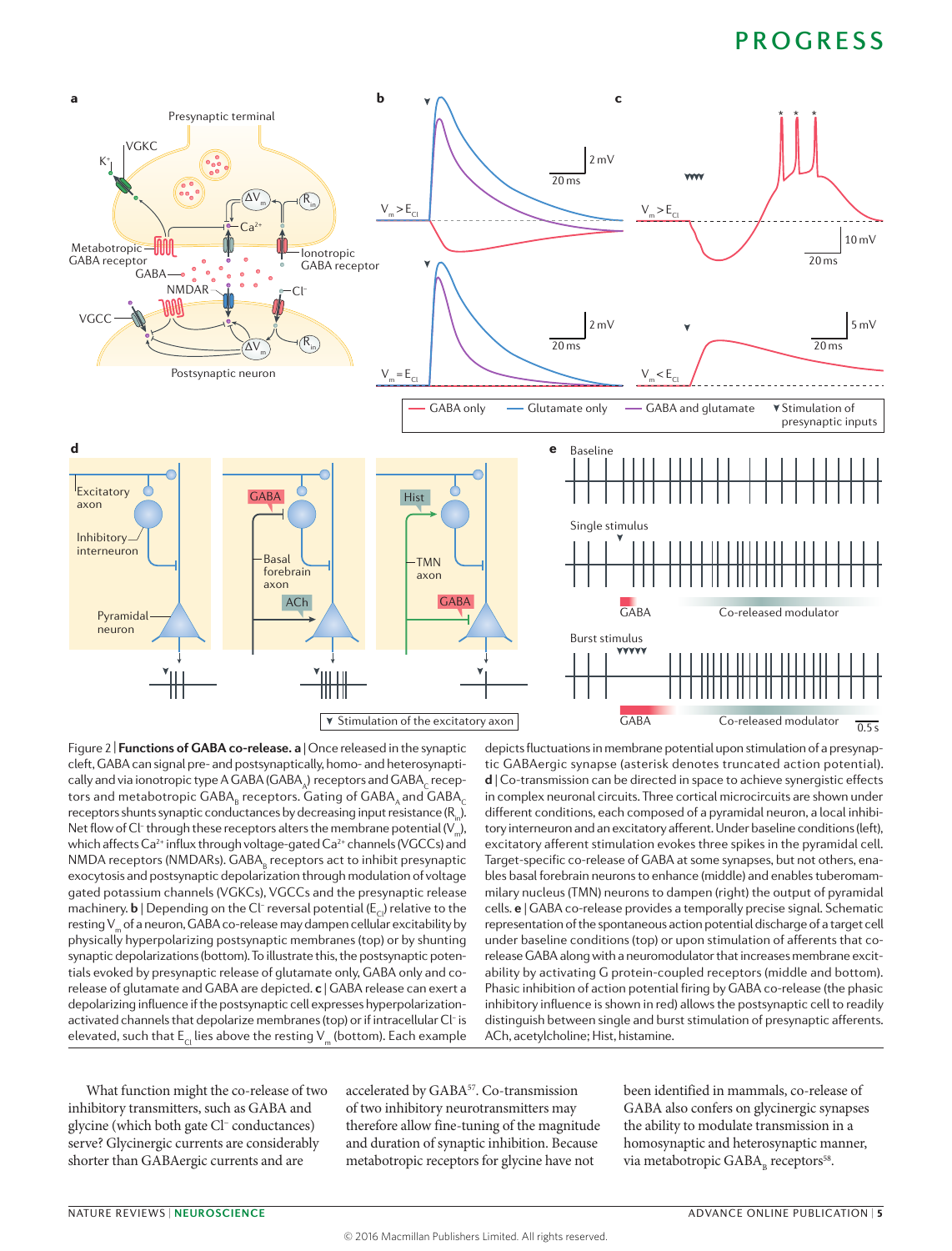*Providing a depolarizing influence.* GABA can evoke action potentials in target neurons if intracellular Cl− is elevated or if the target neurons express ion channels that promote rebound excitation (FIG. 2c). In mature neurons, the Cl− equilibrium potential  $(E_{c})$  is typically below the spike threshold, precluding GABA from directly evoking firing. However, it is not uncommon for  $E_{\text{CI}}$  to lie above the resting membrane potential of a neuron. In such cases, activation of GABA, receptors would cause a subthreshold membrane depolarization, with important consequences for somatic excitability and the induction of synaptic plasticity<sup>53</sup>. Co-release of GABA along with excitatory or modulatory transmitters may therefore confer flexibility on synaptic partners to fine-tune the membrane potential of target cells so as to optimize the ionotropic or metabotropic actions of co-transmitters.

*Providing a spatially targeted signal.* GABA co-transmission, where it does occur, is not necessarily uniform across all synapses, either because presynaptic neurons restrict GABA release to particular sites, or because some postsynaptic targets do not express GABA receptors. Thus, rather than broadcasting the same information to all of the postsynaptic targets of a presynaptic neuron, GABA co-transmission may serve several synergistic functions in complex circuits (FIG. 2d). For example, the fact that some terminals of individual SACs predominantly release ACh, whereas others within the same cell release both ACh and GABA, enables downstream DSGCs to encode both motion sensitivity and direction selectivity<sup>15</sup>. As another example, in the cortex, coincident ACh-mediated excitation of layer I disinhibitory interneurons and GABA-mediated inhibition of deeper layer interneurons may account for the role of basal forebrain neurons in arousal<sup>59</sup>. Similarly, TMN neurons may increase cortical inhibitory synaptic transmission via the release of histamine, while simultaneously providing slow and sustained GABAergic inhibition to pyramidal neurons<sup>47</sup>.

GABAergic co-transmission might be further restricted to distinct subcellular regions of a target neuron, enabling fine spatial control of presynaptic release and postsynaptic activity. This may be particularly important for co-transmitter systems that signal by volume transmission. Midbrain dopaminergic neurons, for example, form synapses on dendritic

spines that receive glutamatergic inputs<sup>60</sup>; because dopamine signals in a diffuse manner, GABA co-release may specifically shunt excitatory potentials within individual spines.

### *Providing a temporally precise signal.*

Monoamines signal almost exclusively through GPCRs. Their synaptic effects are therefore achieved over hundreds of milliseconds to minutes, notably slower than those of transmitters acting on ionotropic receptors. Therefore in monoaminergic neurons, GABA co-release may provide the means to rapidly convey signals time-locked to sensory or motor events (FIG. 2e). SNc and VTA neurons fire tonically and modulate their discharge in response to salient stimuli by adding or omitting a few spikes. GABA co-release might have an important role in communicating these phasic changes in firing to striatal neurons. Interestingly, worms and insects have evolved Cl− channels gated by biogenic amines in addition to metabotropic receptors $61-63$ , suggesting an important role for coincident fast inhibitory and slow modulatory signalling by aminergic cells.

*Regulation of synaptic plasticity.* By directly and indirectly influencing axonal and dendritic  $Ca^{2+}$  influx (FIG. 2a), GABAergic signalling plays an important role in the induction of short- and long-term synaptic plasticity at GABAergic and non-GABAergic synapses<sup>54,55</sup>. Like any mild depolarization, subthreshold GABA s-mediated depolarization might favour  $Ca^{2+}$  influx and synaptic plasticity by reducing the efficacy of NMDA-type glutamate receptor Mg2+ blockade and increasing the opening probability of voltage-gated Ca<sup>2+</sup> channels (VGCCs)<sup>64-66</sup>, while simultaneously dampening excitatory potentials via shunting inhibition. These mechanisms would be predicted to facilitate the induction of long-term potentiation, although such an effect not yet been demonstrated for GABA. Conversely, activation of  $GABA<sub>n</sub>$  receptors, often localized at excitatory postsynaptic terminals, can reduce  $Ca^{2+}$  influx through NMDA receptors and VGCCs by a variety of mechanisms54,67–69, which would limit the induction of synaptic plasticity. Thus, GABA co-release could be a complementary signal to the metabotropic actions of transmitters such as ACh, dopamine and histamine in modulating the plasticity of synapses and neuronal circuits.

#### **Conclusions**

It has long been appreciated that individual neurons have the capacity to express and release multiple small-molecule, peptide and gaseous transmitters<sup>1,2</sup>. However, the notion that the primary synaptic actions of many neurons in the adult CNS are not limited to the release of a single classical transmitter has only recently been widely recognized3,4 . Rather than representing an evolutionary oversight, it is likely that co-release of multiple classical transmitters has emerged because of its ability to provide additional means of modulating and fine-tuning synaptic transmission between individual synaptic partners over many different timescales. As discussed in this article, there is now compelling functional evidence that GABAergic transmission can occur from neurons that also release glycine, glutamate, ACh and monoamines in the adult CNS. Many of the functions of GABA co-release remain to be determined, but the diversity and flexibility of GABAergic signalling are likely to factor greatly in the prevalence of GABA as a co-transmitter.

> *Nicolas X. Tritsch was previously at the Howard Hughes Medical Institute, Department of Neurobiology, Harvard Medical School, Boston, Massachusetts 02115, USA.*

*Present address: New York University Neuroscience Institute, Department of Neuroscience and Physiology, New York University Langone Medical Center, New York, New York 10016, USA.*

*Adam J. Granger and Bernardo L. Sabatini are at the Howard Hughes Medical Institute, Department of Neurobiology, Harvard Medical School, Boston, Massachusetts 02115, USA.*

> *Correspondence to B.L.S. [bernardo\\_sabatini@hms.harvard.edu](mailto:bernardo_sabatini@hms.harvard.edu)*

> > doi:10.1038/nrn.2015.21 Published online 11 Feb 2016

- 1. Burnstock, G. Cotransmission. *Curr. Opin. Pharmacol.*
- **4**, 47–52 (2004). 2. Nusbaum, M. P., Blitz, D. M., Swensen, A. M., Wood, D. & Marder, E. The roles of co-transmission in neural network modulation. *Trends Neurosci.* **24**, 146–154 (2001).
- 3. Hnasko, T. S. & Edwards, R. H. Neurotransmitter corelease: mechanism and physiological role. *Annu. Rev. Physiol.* **74**, 225–243 (2011).
- 4. Vaaga, C. E., Borisovska, M. & Westbrook, G. L. Dual‑transmitter neurons: functional implications of co‑release and co‑transmission. *Curr. Opin. Neurobiol.*  **29**, 25–32 (2014).
- 5. Wojcik, S. M. *et al.* A shared vesicular carrier allows synaptic corelease of GABA and glycine. *Neuron* **50**, 575–587 (2006).
- 6. Mathews, G. C. & Diamond, J. S. Neuronal glutamate uptake contributes to GABA synthesis and inhibitory synaptic strength. *J. Neurosci.* **23**, 2040–2048 (2003).
- 7. Wang, L., Tu, P., Bonet, L., Aubrey, K. R. & Supplisson, S. Cytosolic transmitter concentration regulates vesicle cycling at hippocampal GABAergic terminals. *Neuron* **80**, 143–158 (2013).
- 8. Apostolides, P. F. & Trussell, L. O. Rapid, activityindependent turnover of vesicular transmitter content at a mixed glycine/GABA synapse. *J. Neurosci.* **33**, 4768–4781 (2013).